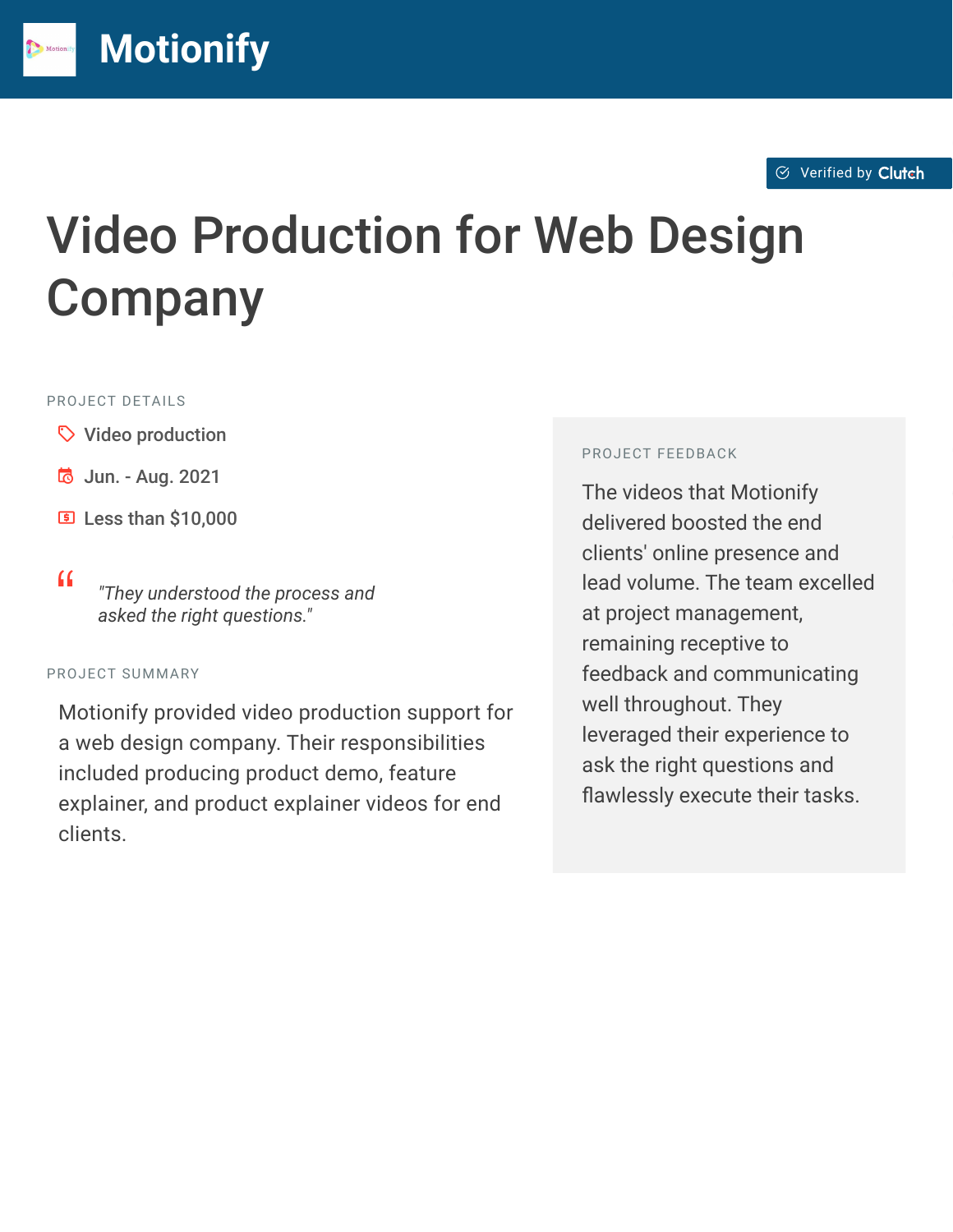

## The Client

Please describe your company and your position there.

I'm the founder and creative director. We're a design and development company based in Bangalore.

# The Challenge

#### For what projects/services did your company hire Motionify, and what were your goals?

We hired Motionify for multiple projects, mainly to help us with video production of SaaS product demo videos, product explainer videos, motion graphics animation and product feature explainer videos.



#### CLIENT RATING

| 5.0<br><b>Overall Score</b> |     |
|-----------------------------|-----|
| Quality:                    | 5.0 |
| Schedule:                   | 5.0 |
| Cost:                       | 5.0 |
| <b>Would Refer:</b>         | 5.0 |

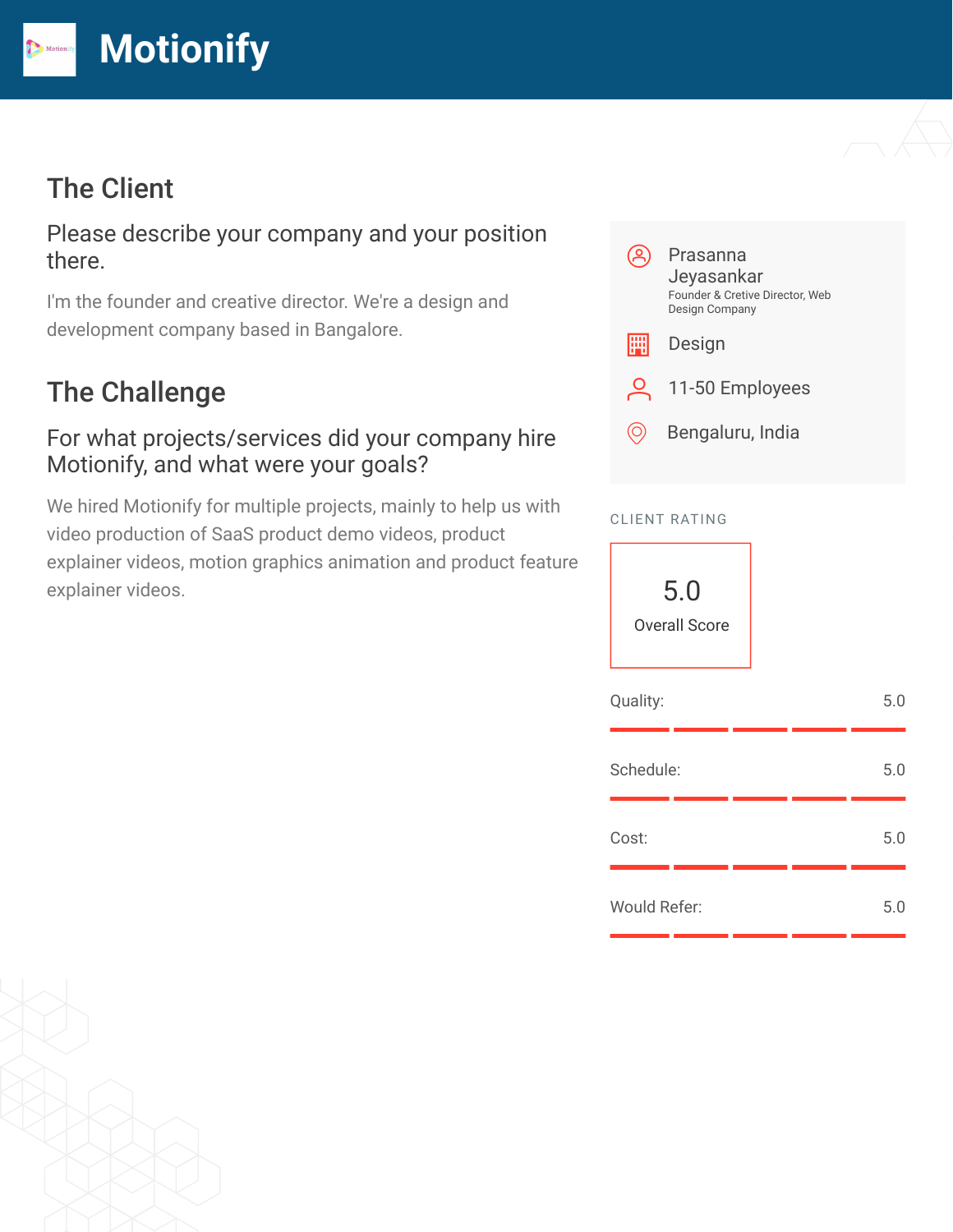# The Approach

#### How did you select this vendor and what were the deciding factors?

We wanted to work with a company that had prior experience working on SaaS products and who can interact with the client directly. We looked into their portfolio and their clientele. We selected Motionify because they matched to all our expectations. They understood the requirements and took the project to its completion smoothly.

## Describe the video(s) and the process in detail, including the project steps and all stages of production.

The project involved Motionify to understand the client's design language, their product and their audience. The first step was to understand our creative direction, because we worked with the client for sometime. The second step was to storyboard the visuals. Then the voiceover script writing. Then the voiceover recording and finally the post-production of putting all things together.

## Who did you work with and what was the feedback process like?

We worked with Saravanan, who's the founder of Motionify. The feedback process was smooth and Saravanan and his team were receptive to our inputs, contributed with their own ideas and took the project forward diligently.